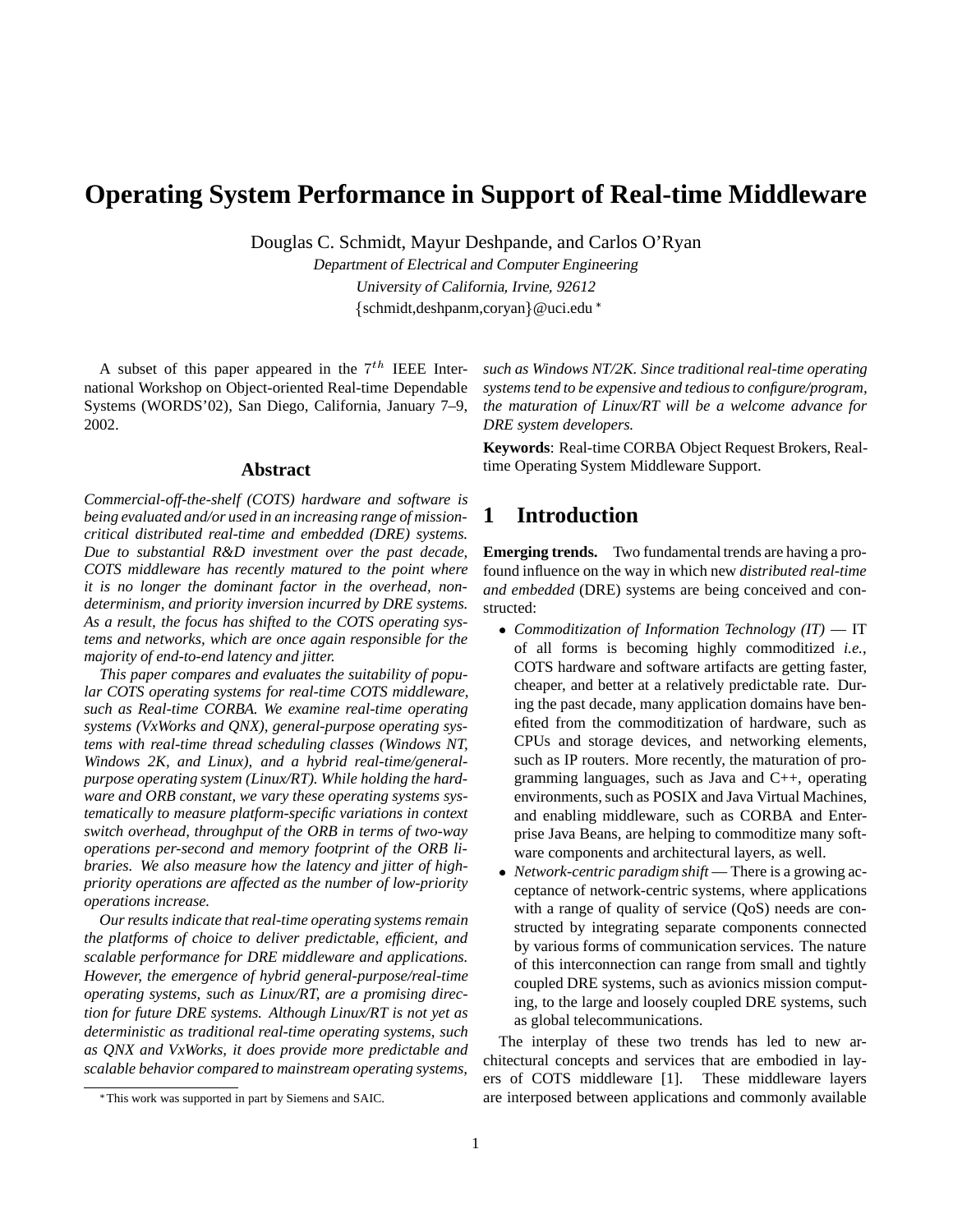COTS hardware and software infrastructure to make it feasible, easier, and more cost effective to develop and evolve DRE systems. Middleware is the result of recognizing the need for more advanced and capable support–beyond simple connectivity–needed to construct effective DRE systems.

Although the quality of COTS software has generally lagged behind hardware, recent improvements in frameworks [2], patterns [3, 4], and development processes [5, 6] have encapsulated the knowledge that enables COTS software to be developed, combined, and used in an increasing number of mission-critical DRE applications. Common examples include e-commerce web sites, consumer electronics, avionics mission computing, hot rolling mills, backbone routers, and high-speed network switches. Over the past several years, there has been substantial improvement in the QoS of COTS DRE middleware, based largely on the maturation of implementations of industry standards, such as Real-time CORBA [7].

**The growing importance of operating system infrastructure.** First generation COTS middleware, such as initial implementations of CORBA, lacked appropriate optimizations and capabilities to support DRE systems with stringent QoS requirements [8]. Due to substantial R&D progress over the past decade [9, 10], COTS middleware, such as Real-time CORBA [7], has recently matured to the point where it is no longer the dominant factor in the overhead, non-determinism, and priority inversion incurred by DRE systems [11]. As a result, the focus has shifted to the COTS operating systems and networks, which are once again responsible for the majority of end-to-end latency and jitter.

This paper compares and evaluates the suitability of popular COTS operating systems for real-time COTS middleware, in particular Real-time CORBA. We examine three types of operating systems:

- *Real-time operating systems*, *i.e.*, VxWorks and QNX
- *General-purpose operating systems* with real-time thread scheduling classes, *i.e.*, Windows NT, Windows 2K, and Linux, and
- A *hybrid real-time/general-purpose operating system*, *i.e.* Linux/RT.

Our findings extend earlier results in [12, 13] and illustrate that general-purpose operating systems like Windows NT, Windows 2K, and Linux are not yet suited to meet the demands of applications with stringent QoS requirements. We also find that real-time operating systems like QNX and VxWorks do enable predictable and efficient ORB performance, thereby making them suitable as OS platforms for real-time CORBA applications.

This paper extends our previous research by including measurements for Linux/RT. We find that Linux/RT provides better control over QoS capabilities than Linux, but its jitter makes it unsuitable for applications with hard real-time deadlines. In general, our results underscore the need for a measure-driven methodology to pinpoint sources of overhead and priority inversion in ORB middleware and operating systems for DRE systems.

**Paper organization.** The remainder of this paper is organized as follows: Section 2 describes the ORB/OS testbed that we used to systematically benchmark the performance of TAO on popular real-time and general-purpose operating systems; Section 3 analyzes empirical results from benchmarks that measure the efficiency and predictability of TAO on the different OS platforms; and Section 4 presents concluding remarks.

## **2 Overview of ORB/OS Testbed**

Evaluating the performance of complex DRE systems is hard and becomes even harder if DRE system is built using a combination of real-time middleware and operating systems [11]. This section describes the ORB/OS testbed that we used to systematically benchmark the performance of TAO over different operating systems, while keeping the hardware platform constant. This testbed helps to isolate the overhead due to the OS.

### **2.1 Hardware Overview**

All of the tests in this section were run on a single-cpu Dell 866MHz Intel Pentium III system configured with 512 Mbytes of RAM and a 256Kb cache. We focus our experiments on a single CPU hardware configuration to:

- Factor out differences in network interface driver support and
- $\bullet$  Isolate the effects of OS design and implementation on ORB middleware and application performance.

### **2.2 Operating Systems Overview**

We ran the ORB/OS benchmarks described in this paper on two well-established real-time operating systems (VxWorks 5.4 and QNX-RTP 6.0), three general-purpose operating systems with real-time scheduling classes (Windows NT 4.0 Workstation with SP5, Windows 2K Professional, and Debian GNU/Linux kernel version 2.2.14), and one hybrid generalpurpose/real-time OS (Timesys Linux/RT version 2.2.14). On all platforms, we used the TCP/IP stack supplied with the OS. Each OS is described briefly below:

 **VxWorks and QNX** Both VxWorks and QNX are multithreaded real-time OSes but QNX has a micro-kernel architecture that uses message-passing as a fundamental means for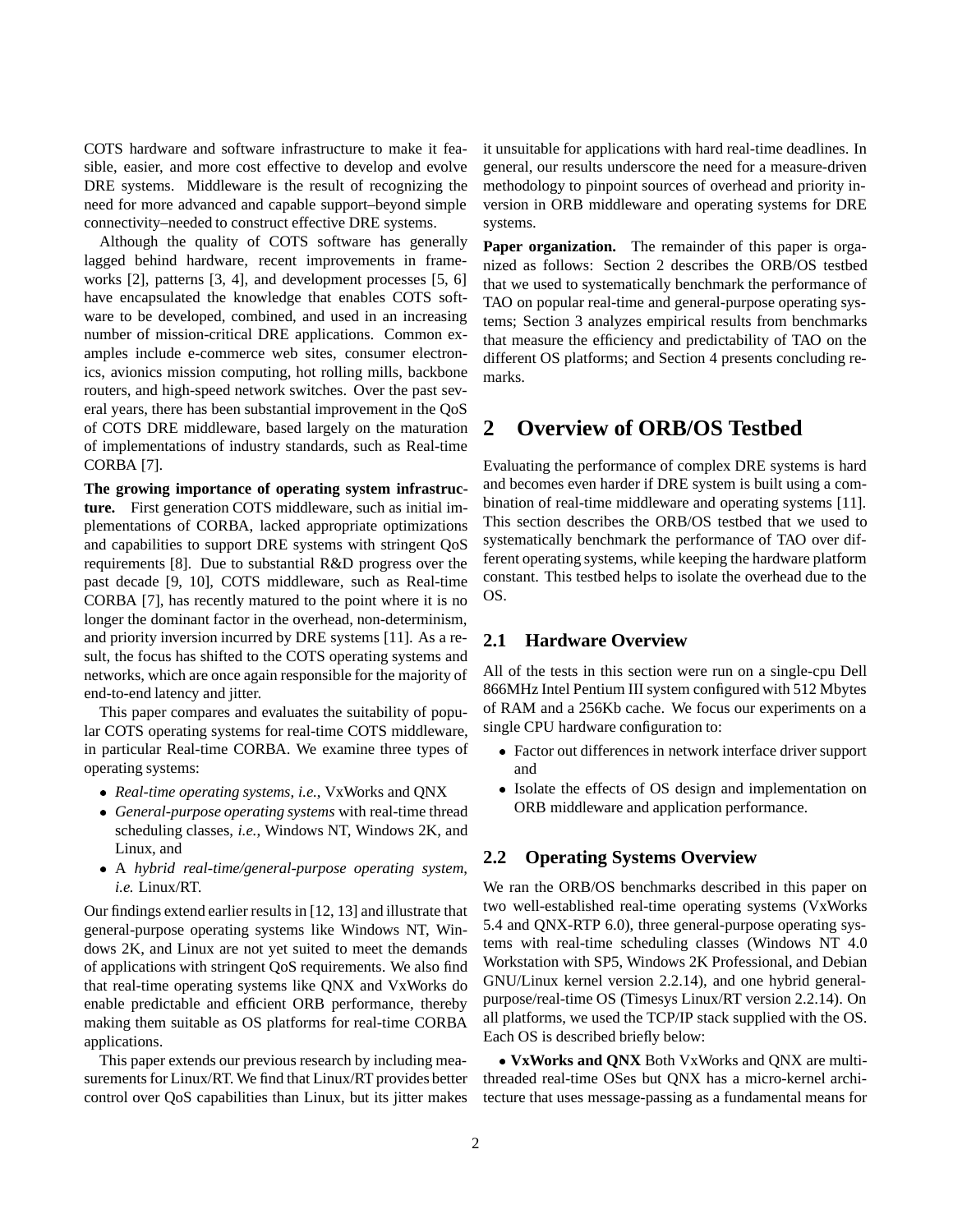inter-process communication (IPC). Both VxWorks and QNX support preemptive priority-based first-in first-out (FIFO) scheduling of threads, in addition to semaphores that implement a priority inheritance protocol [14].

 **Linux and Linux/RT** Linux is a general-purpose, preemptive, multi-threaded implementation of SVR4 UNIX, BSD UNIX, and POSIX. It supports POSIX real-time process and thread scheduling. The Linux thread implementation internally uses processes created by a variant of the fork() system function called clone(). This design simplifies the Linux kernel, though it limits scalability because kernel process resources are used for each application thread. Linux/RT adds a resource kernel (RK) [15] to the core Linux kernel. The RK enhances the real-time capabilities of Linux by providing fixed-priority scheduling with priority-inheritance and highresolution timers. Linux/RT is also binary compatible with Linux, *i.e.*, it is possible to run Linux and Linux/RT applications on the same hardware without recompiling them. Booting with the Linux/RT kernel starts the Linux/RT OS. The rest of the OS, *e.g.*, file-systems, C-libraries, compiler, and command-line tools, behaves like regular Linux.

 **Windows NT and Windows 2K** are general-purpose, preemptive, multi-threading OS designed to provide fast interactive response. They use round-robin scheduling algorithm that attempts to share the CPU fairly among all ready threads of the same priority. Windows NT/2K and support high-priority threads via their REALTIME PRIORITY CLASS. Threads in this class are scheduled before most other threads, which are usually in the NORMAL PRIORITY CLASS. Windows NT/2K are not designed as a deterministic real-time OS, however. In particular, their internal queueing is performed in FIFO order and priority inheritance is not supported for mutexes or semaphores. Moreover, there is no way to prevent hardware interrupts and OS interrupt handlers from preempting application threads.

### **2.3 Compiler Overview**

We use the GNU  $g++$  compiler on all platforms except Windows NT, where we use Microsoft Visual C++ 6.0. On Vx-Works we used the cygnus gcc cross-compiler supplied by WindRiver to compile from a Windows-NT host. To enhance performance, all libraries and executables were compiled statically and without debugging symbols.

The compiler settings for each platform are noted below.

 **VxWorks.** We used a cross-compiler to compile from a Windows NT host. The compiler was the gcc compiler from Cygnus, version-2.7.2-960126 supplied by WindRiver. The compiler options included: fno-implicit-templates, DCPU=I80486, m486, DACE\_VXWORKS=0x540, D\_REENTRANT, O, fno-rtti, DACE LACKS RTTI, check-new. The VxWorks gcc compiler has bugs with native  $C_{++}$  exception handling and the 03 optimization level, so we could not use these options.

 **QNX.** We used gcc-2.95.2 for this platform. The options included: fno-exceptions, fcheck-new, Wpointer-arith, O3, fno-implicit-templates, DACE\_NDEBUG, and D\_\_ACE\_INLINE\_\_.

۰ Linux and Linux/RT We used gcc-2.95.2 for these platforms as well. The options included: Wpointer-arith, O3, fno-implicit-templates, D\_POSIX\_THREADS, fno-exceptions, fcheck-new, D\_POSIX\_THREADS, D\_POSIX\_THREAD\_SAFE\_ FUNCTIONS, D\_REENTRANT and DACE\_NDEBUG.

۰ **Windows NT/2K.** We use the VC++ 6.0 Static Release build workspaces provided with the ACE+TAO distributions. C++ exception handling is enabled because Windows uses structured exceptions to report certain OS-level errors.

### **2.4 Real-time CORBA Overview**

The vehicle for our experiments on middleware and OS support for DRE applications is version 1.2 of *The ACE ORB* (TAO) [16]. TAO is an open-source<sup>1</sup> Real-time CORBA (RT-CORBA)-compliant ORB developed at the University of California, Irvine and Washington University, St. Louis. It is designed to support applications with stringent end-to-end QoS requirements. As shown in Figure 1 TAO 1.2 implements all



Figure 1: ORB Endsystem Features for Real-Time CORBA

<sup>&</sup>lt;sup>1</sup>The source code and performance tests for TAO can be downloaded from www.cs.wustl.edu/˜schmidt/TAO.html.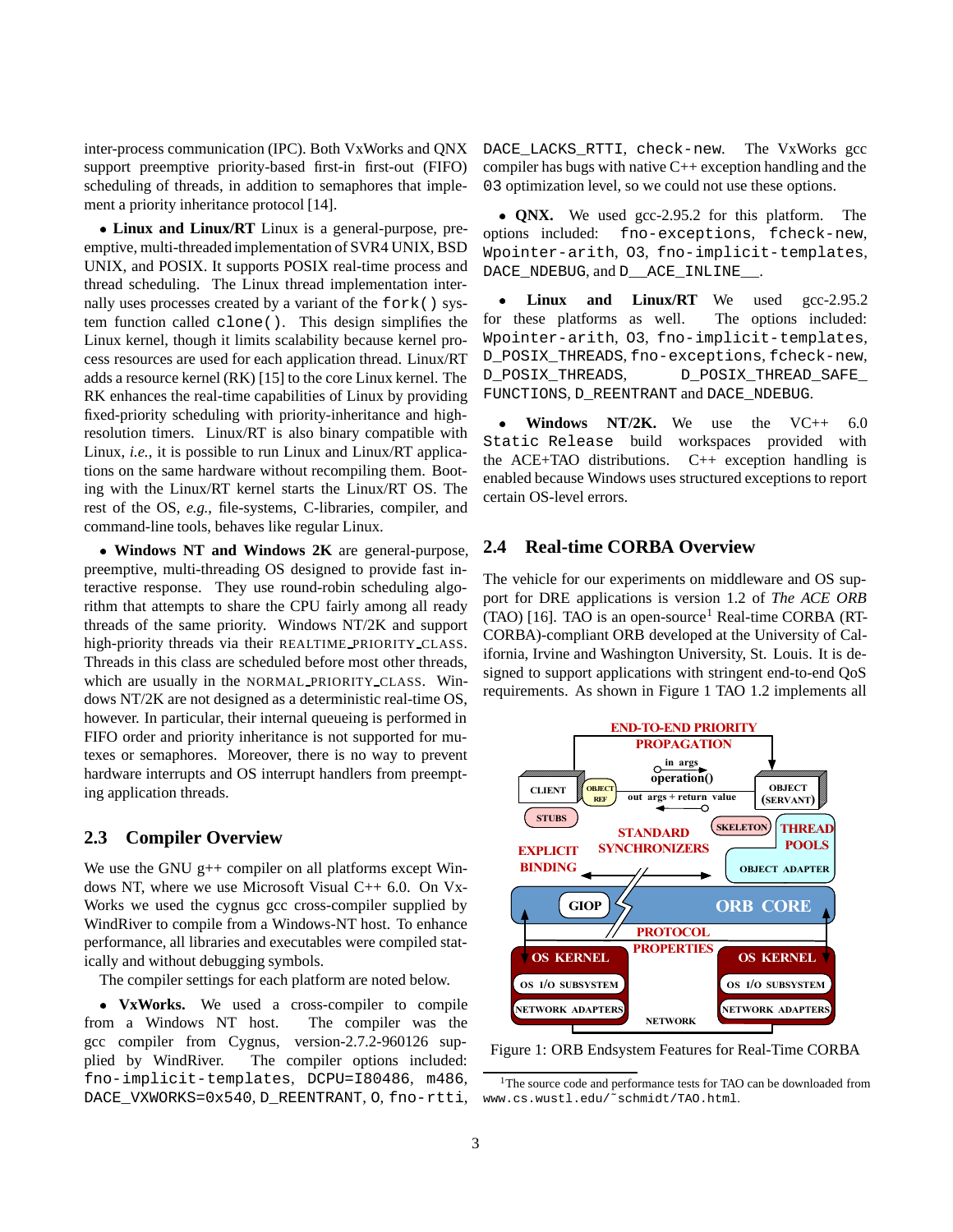the RT-CORBA standard interfaces and QoS policies that allow applications to configure and control the following ORB endsystem resources:

- *Processor resources* via thread pools, priority mechanisms, intra-process mutexes, and a global scheduling service
- *Communication resources* via protocol properties and explicit bindings and
- *Memory resources* via buffering requests in queues and bounding the size of thread pools.

### **3 Empirical Benchmarking Results**

We have developed the following ORB/OS benchmarking metrics to evaluate the performance and predictability of Vx-Works, QNX, Windows NT, Windows 2K, Linux/RT, and Linux all running TAO 1.2:

 **Context switch overhead.** These tests measure general OS context switch overhead. High context switch overhead can significantly degrade application responsiveness and determinism. These tests and their results are presented in Section 3.1.

 **ORB/OS operation throughput.** This test indicates the maximum operation throughput that applications can achieve on various OS platforms. It measures end-to-end two-way response when a client sends a request immediately after receiving the response to the previous request. This test and its results are presented in Section 3.2.

 **ORB/OS latency and jitter.** This test measures how the latency and jitter of high-priority operations are affected as the number of low-priority operations increases. Ideally, highpriority operations should not be affected at all, while the latency of low-priority operations should increase gradually as their numbers increase. For plus, for real-time systems, it is also imperative that the jitter of high-priority tasks remain as constant as possible as the number of lower priority tasks is varied. This test and its results are presented in Section 3.3.

 **ORB memory footprint.** This test measures the size of the static TAO library on various operating systems. As mentioned in Section 2.3, TAO was compiled and linked statically. The results are presented in Section 3.4.

The remainder of this section describes these benchmarks and their results in more depth.

### **3.1 Measuring ORB/OS Context Switch Overhead**

**Terminology synopsis.** A context switch involves the suspension of one thread and immediate resumption of another thread. The time between suspension and resumption is the context switch overhead. Context switch overhead is a measure of the efficiency of the OS thread dispatcher. From the point of view of applications and ORB middleware, the lower the context switch time, the better the performance, since this overhead reduces the effective use of CPU resources.

There are two types of context switches—*voluntary* and *involuntary*—which are defined as follows:

 **Voluntary context switches** occur when a thread voluntarily yields the processor before its time slice completes. Voluntary context switches commonly occurs when a thread blocks awaiting a resource to become available.

 **Involuntary context switches** occur when a higher priority thread becomes runnable or because the current thread's time quantum has expired.

**Overview of context switch overhead metrics.** We measured OS context switch overhead using the following metrics:

**1. The Suspend-Resume test.** This test measures two different times:

- 1. The time to resume a blocked high-priority thread, which does nothing other than block again immediately when it is resumed. A low-priority thread resumes the highpriority thread, so the elapsed time includes two context switches, one thread suspend, and one thread resume.
- 2. The time to suspend and resume a low-priority thread that does nothing, *i.e.*, there is no context switch. This time is subtracted from the one described above, and the result is divided by two to yield the context switch time.

POSIX threads do not support a suspend/resume thread interface. The Suspend-Resume test is therefore inapplicable for the QNX, Linux, and Linux/RT platforms that only support POSIX threads.

**2. The Yield test.** This test runs two threads at the same priority. Each thread iteratively calls a system function that yields the CPU immediately.

**3. The Synchronized Suspend-Resume test.** This test contains two threads, one higher priority than the other. The test measures two different times:

1. The high-priority thread blocks on a mutex held by the low-priority thread. Just prior to releasing the mutex, the low-priority thread reads the high-resolution clock (tick counter). Immediately after acquiring the mutex, the high-priority thread also reads the high-resolution clock. The time between the two clock reads includes a mutex release, context switch, and mutex acquire.

The lower priority thread uses a semaphore to suspend each iteration of the high-priority thread. This prevents the high-priority thread from simply acquiring and releasing the mutex *ad infinitum*. The timed portions of the test do not include semaphore operation overhead.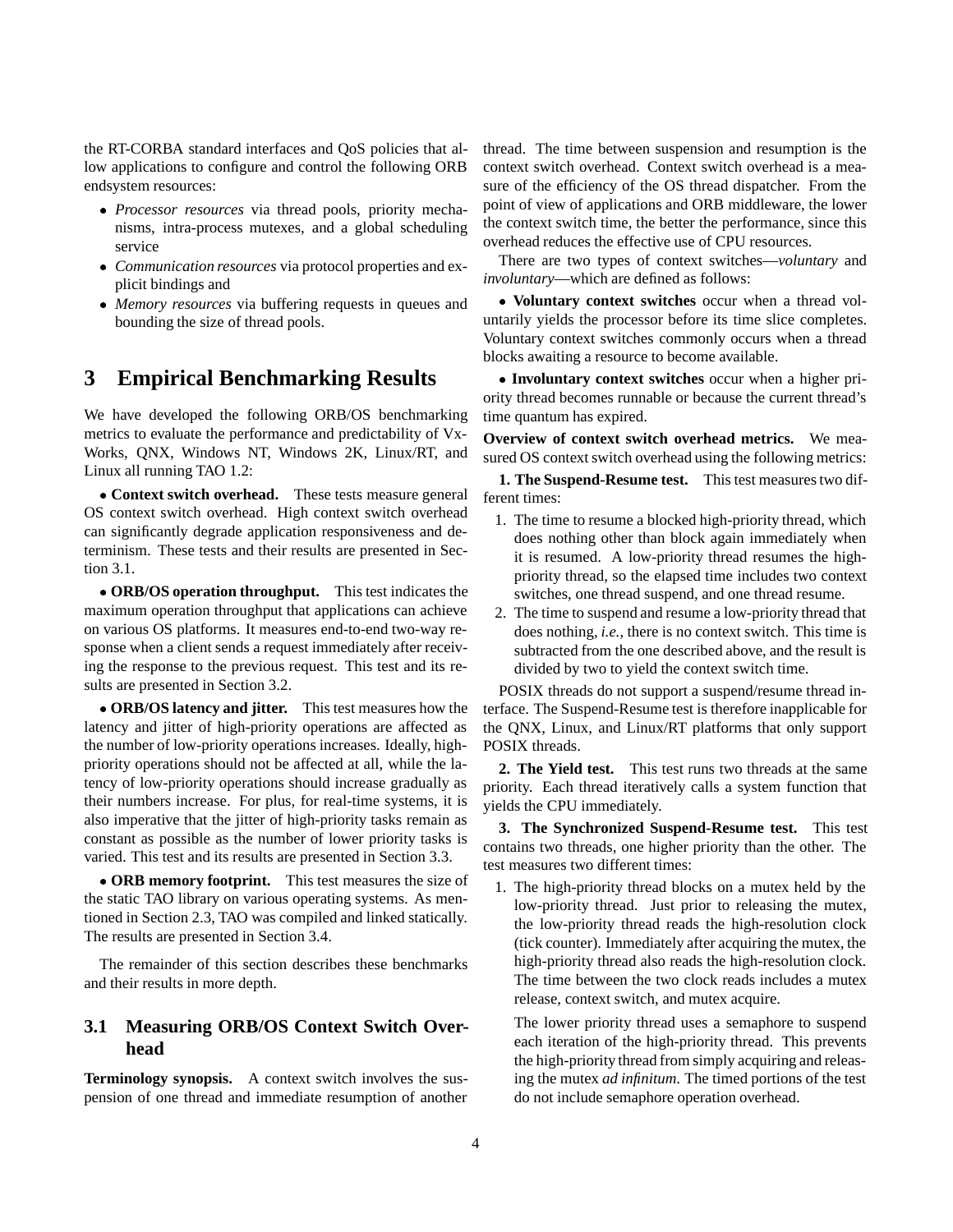2. The time to acquire and release a mutex in a single thread, without context switching, is measured. This time is subtracted from the one described above to yield the context switch time.

This test is applicable to all OS platforms.

We use multiple context switch metrics because no single approach is supported by all OS platforms. Moreover, some operating systems show anomalous results with certain metrics, *e.g.*, Windows NT/2K performs poorly on the Suspend-Resume and Yield tests. <sup>2</sup>

**Results of OS context switch overhead metrics.** Table 1 shows the results of the context switch overhead tests. We

| Operating      | Suspend-Resume | Yield        | Synch        |
|----------------|----------------|--------------|--------------|
| System         | Test           | Test         | Test         |
| <b>VxWorks</b> | 0.586(0.025)   | 0.649(0.013) | 0.821(0.019) |
| <b>ONX</b>     | N/A            | 0.470(0.007) | 0.861(0.003) |
| Linux/RT       | N/A            | 0.645(0.007) | 2.88(0.015)  |
| Linux          | N/A            | 0.548(0.006) | 2.559(0.011) |
| Windows NT     | 1.147(0.005)   | 1.056(0.006) | 1.914(0.010) |
| Windows 2K     | 1.148 (0.004)  | 1.075(0.007) | 2.810(0.016) |

Table 1: **Context Switch Latency in**  $\mu$ **seconds (Jitter Shown in Parentheses)**

describe the results for the various OS platforms below.

 **VxWorks and QNX results.** These results show that classic real-time operating systems like QNX and VxWorks are top performers. QNX was better than VxWorks on the Yield test and only slightly worse off on the Suspend-Resume test. The jitter for QNX, though, was lower than that of Vx-Works, making it more predictable. QNX performed the best of all the operating systems on the Yield test.

• Linux and Linux/RT results. Linux/RT was  $\sim$ 3 times slower than QNX and VxWorks on the Synchronized Suspend-Resume test. It was also slower than QNX and Linux on the Yield test. Linux/RT showed a consistent trend of having a higher context switch time than Linux, which may be due to the addition of more preemption points in the kernel. Surprisingly, its context switch jitter was also higher slightly than Linux.

 **Windows NT and Windows 2K results.** Windows-NT performed better than Linux or Linux/RT on the Synchronized-Suspend-Resume test but fared worse than the Linux-es on the Yield test taking almost twice the time. But in keeping with the general trend, both NT and 2K were worse than the real-time OSes (QNX and VxWorks) in terms of rawperformance on comparable tests.

Our subsequent results demonstrate that although context switch overhead is a useful metric to compare OS performance, it is not a good predictor for actual end-to-end application performance. It should therefore only be considered along with other metrics in a performance evaluation. Moreover, the results above demonstrate that the context switch overhead measurements depend largely on the particular benchmark used. Practitioners and researchers should therefore be careful to use (multiple) standardized benchmarks in their OS comparisons.

### **3.2 Measuring ORB/OS Operation Throughput**

**Terminology synopsis.** *Operation throughput* is the maximum rate at which CORBA operations can be performed. We measure the throughput of both two-way (request/response) and one-way (request without response) operations from client to server. The one-way operation measurement eliminates the server reply overhead. This test indicates the overhead imposed by the ORB and OS for each operation.

**Overview of the operation throughput metric.** Our throughput test, called IDL\_Cubit, uses a single-threaded client that issues an IDL operation at the fastest possible rate.<sup>3</sup> The server performs the operation, which cubes each parameter in the request. For two-way operations, the client thread waits for the response and checks its correctness. Inter-process communication is performed via the network loop back interface because the client and server process run on the same machine.

The time required for cubing the argument on the server is small but non-zero. The client performs the same operation and compares it with the two-way operation result. The cubing operation itself is not intended to be representative of DRE application workload. Many real-time and embedded applications do rely, however, on a large volume of small messages that each requires a small amount of processing. The IDL\_Cubit benchmark is therefore useful for evaluating ORB/OS overhead by measuring operation throughput.

We measure throughput for one-way and two-way operations using a variety of IDL data types, including void, short, long, and sequence types. The one-way operation measurement eliminates the server reply overhead. The void keyword instructs the server to not perform any processing other than that necessary to prepare and send a no-op response, *i.e.*, no input parameters are passed to cube. The sequence data types exercise TAO's marshaling/demarshaling performance [17].

<sup>2</sup>The tests described in this section are available in the ACE release at \$ACE\_ROOT/performance-tests/Misc.

 $3$ The IDL Cubit test is available in the TAO release at \$TAO\_ROOT/ performance-tests/Cubit/TAO/IDL\_Cubit.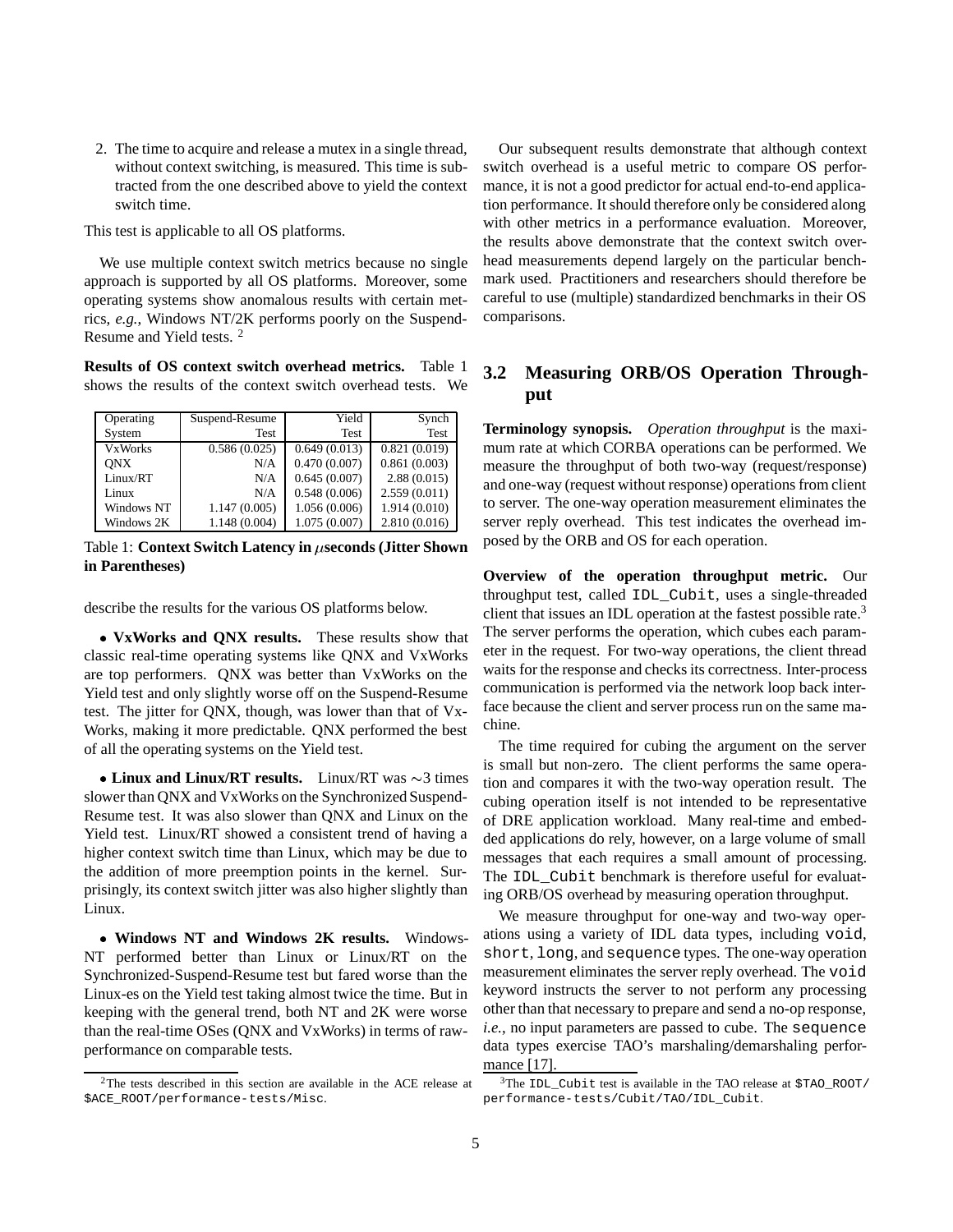

**Results of the operation throughput measurements.** The throughput measurements are shown in Figure 2. The follow-

Figure 2: **Operation Throughtput Results**

ing discussion describes the results for the various OS platforms.

 **Linux and Linux/RT results.** Linux and Linux/RT exhibit the highest operation throughput for all the data types tested, with around 10,000 operations/sec for the simple data types. Moreover, the one-way throughput on Linux was significantly higher—nearly double that on the other OS platforms.

 **QNX and VxWorks results.** QNX and VxWorks offer consistently good performance for simple types, such as void, short, and long, with QNX's throughput being around 6,000 calls/sec and VxWorks a little lower at 5,500 calls/sec.

 **Windows NT and Windows 2K results.** Windows NT and 2K performed the worst of all the operating systems on the two-way tests. On the one-way test, Windows NT was better than QNX and VxWorks but worse than Linux and Linux/RT.

**Result synopsis.** Operation throughput provides a measure of the overhead imposed by the ORB/OS. Our IDL\_Cubit test measures throughput for a variety of operation types and data types. Our measurements show that end-to end performance depends dramatically on type of data exchanged and the type of OS.

The raw performance of an OS or middleware platform is not the best metric, however, when evaluating the suitability of an infrastructure for DRE systems. A more important metric is the predictability of the system, *i.e.*, how the system behaves under different load conditions. In particular, the effect of lowpriority operations on the performance of high-priority operations is often a more essential property of real-time ORB/OS combinations.

#### **3.3 Measuring ORB/OS Latency and Jitter**

**Terminology synopsis.** ORB end-to-end *latency* is defined as the average amount of delay observed by a client thread from the time it sends the request to the time it completely receives the response from a server thread. Likewise, *jitter* is the variance of the latency for a series of requests. High latency impairs the ability to meet deadlines, whereas high jitter makes it harder to devise feasible real-time schedules [14].



Figure 3: **ORB Endsystem Latency and Jitter Test Configuration**

**Overview of latency and jitter metrics.** Our latency/jitter test, called MT\_Cubit, uses a multi-threaded client that issues IDL operations at several rates.<sup>4</sup> We computed the latency and jitter incurred by various clients and servers using the configurations shown in Figure 3 and described below.

 **Server configuration.** As shown in Figure 3, our  $MT_Cubit$  server consists of one servant  $S_0$ , with the highest real-time priority  $P_0$ , and servants  $S_1 \ldots S_n$  that have lower thread priorities, each with a different real-time priority  $P_1 \ldots P_n$ . Each thread processes requests that are sent to its servant by client threads in the other process on the same machine. Each client thread communicates with a servant thread that has an identical priority, *i.e.*, a client A with thread priority  $P_A$  communicates with a servant A that has thread priority  $P_A$ .

 **Client configuration.** Figure 3 shows how the MT\_Cubit test uses clients from  $C_0 \ldots C_n$ . The highest priority client, *i.e.*,  $C_0$ , runs at the default OS real-time priority P0 and invokes operations at 20 Hz, *i.e.*, it invokes 20 CORBA two-way calls per second. The remaining clients,  $C_1 \ldots C_n$ ,

<sup>&</sup>lt;sup>4</sup>The MT\_Cubit test is available in the TAO release at \$TAO\_ROOT/ performance-tests/Cubit/TAO/MT\_Cubit.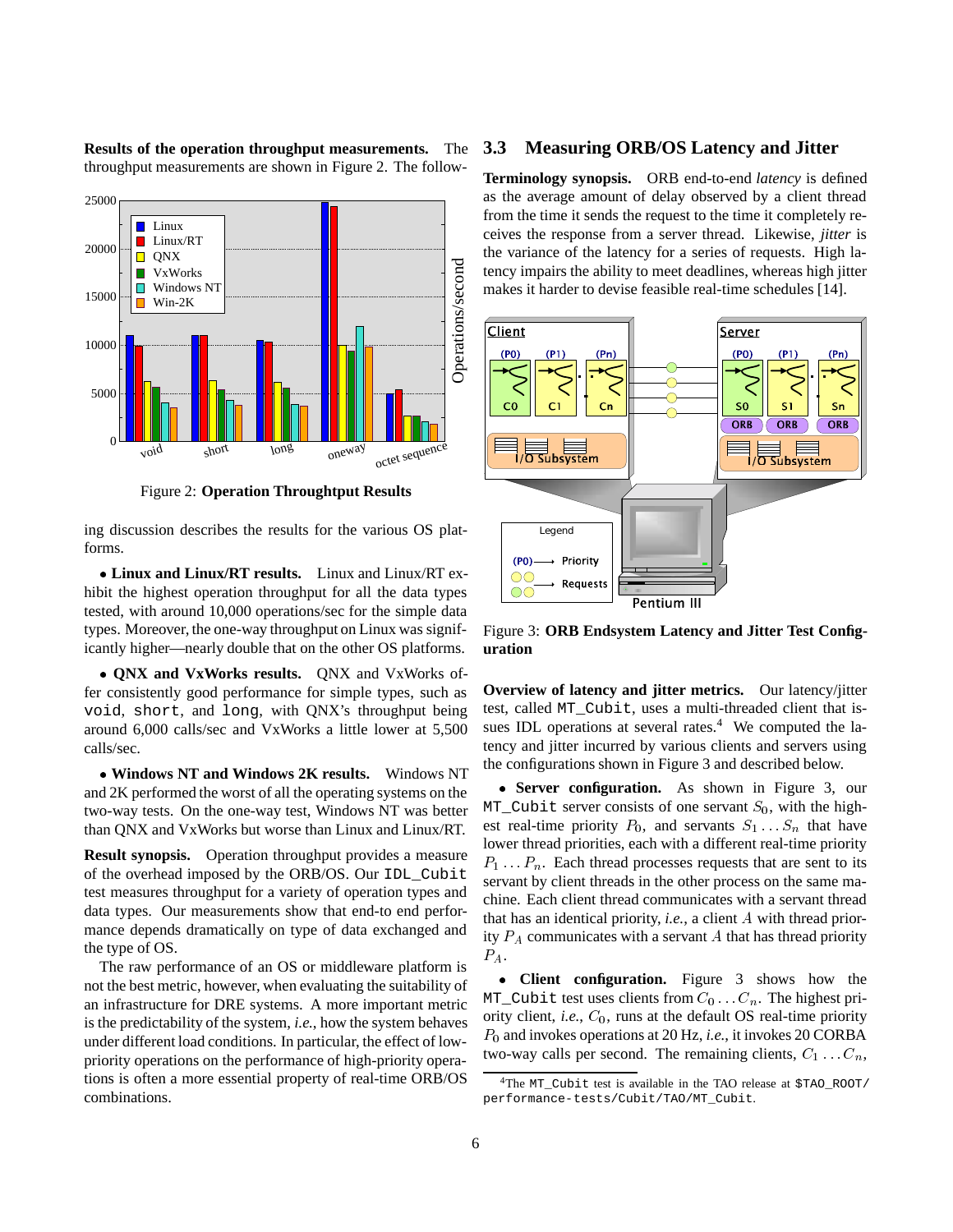have different lower OS thread priorities  $P_1 \ldots P_n$  and invoke operations at 10 Hz, *i.e.*, they invoke 10 CORBA two-way calls per second.

All client threads have matching priorities with their corresponding servant thread. In each call, the client sends a value of type CORBA::Octet to the servant. The servant cubes the number and returns it to the client, which checks that the returned value is correct. When the test program creates the client threads, these threads block on a barrier lock so that no client begins until the others are created and ready to run. When all client threads are ready to begin sending requests, the main thread unblocks them. These threads execute in an order determined by the OS thread dispatcher.

Each low-priority client thread invokes 4,000 CORBA twoway requests at its prescribed rate. The high-priority client thread invokes CORBA operations as long as there are lowpriority clients issuing requests. Thus, high-priority client operations run for the duration of the test.



Figure 4: **TAO/OS Latency Results for High-priority Clients**

In an ideal ORB endsystem, the latency for the low-priority clients should rise gradually as the number of low-priority client threads increases. This behavior is expected because the low-priority clients compete for OS and network resources as the load increases. However, the latency of the high-priority client should remain constant or show only a minor increase with increasing number of low priority clients. In general, a significant amount of jitter complicates the computation of realistic worst-case execution times, which makes it hard to create a feasible real-time schedule.

**Results of latency and jitter metrics.** The average two-way response time incurred by the high-priority clients is shown in Figure 4. The jitter results are shown in Figure 5. Below, we describe the results for each OS.



Figure 5: **TAO/OS Jitter Results for High-priority Clients**

 **QNX and VxWorks results.** In VxWorks, the latency of the high-priority client remained nearly constant as the number of low-priority clients increased. In QNX, there was a slight increase as the number of low-priority clients increased. Jitter experienced by the high-priority client remained essentially unchanged on both QNX and VxWorks, but the jitter in VxWorks was an order of magnitude smaller than on any other OS.

 **Linux/RT and Linux results.** With client threads less than 5, Linux/RT's high-priority client jitter was smaller than that of QNX but noticeably higher at 9 client threads.

Linux did surprisingly well on high-priority latency when the number of low-priority client threads remained small, being lower than that of Linux/RT, QNX or VxWorks. As the number of low-priority clients increased, however, it's latency as compared to Linux/RT, was higher for high-priority clients, though it still performed better than the Windows platforms.

It is also interesting to compare Linux/RT to other general purpose operating systems. For an increasingly large number of low priority clients, Linux/RT performed better than any of the other general-purpose operating systems. As shown in Figure 6, its jitter remains relatively low and constant (at around  $200$   $\mu$ secs).

 **Windows NT and Windows 2K results.** The highpriority client latency for Windows NT/2K increased linearly with the number of client threads and they were the worst of all the OS platforms tested. Windows 2K had lower latency than Windows NT, which would suggest a higher throughput but ss shown in Figure 2, however, Windows NT had higher throughput than Windows 2K.

The high-priority client jitter for Windows NT/2K rose linearly as well and even though for a smaller number of lowpriority clients (2), Windows 2K has less jitter than Linux and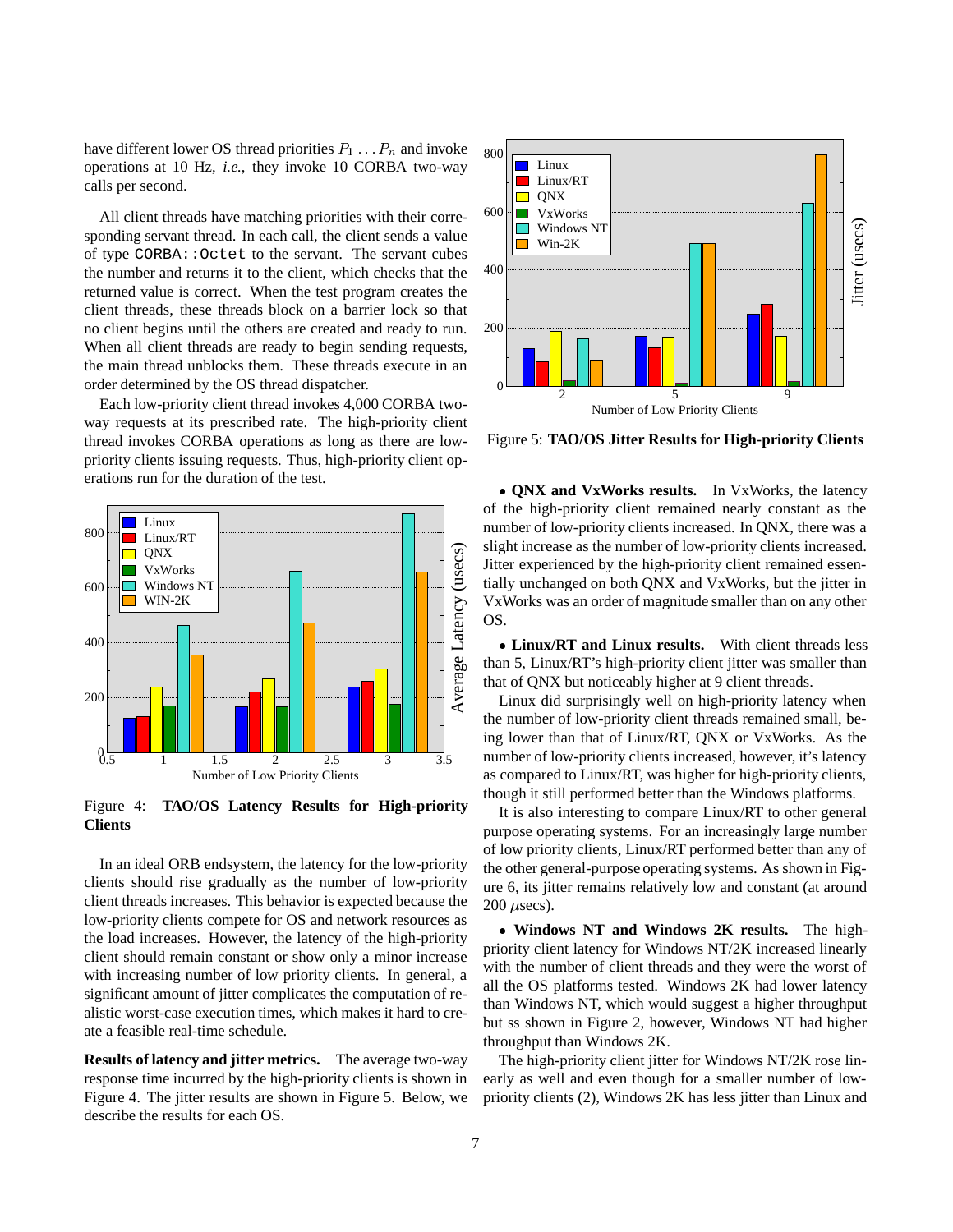

Figure 6: **TAO/OS Jitter Results for Large number of Clients**

QNX, for higher number of clients (5 and 9) it had considerably more jitter than all the other non-windows platforms.

Overall, Windows NT/2K produced poor results for all test cases. In addition, the high variability in the results indicates that Windows NT/2K is unsuitable for applications requiring predictable QoS guarantees.

**Result synopsis.** In general, low latency and consistent jitter are necessary for real-time operating systems to bound application execution times. The general-purpose operating systems we tested showed erratic behavior, particularly under high load. For example, Windows NT and Linux exhibit higher latency for high-priority clients. Windows NT/2K had almost three times the jitter as compared to Linux/RT (9) clients). In contrast, real-time operating systems are more predictable, showing very stable jitter even with high number of clients. For example, high-priority jitter for QNX and Vx-Works was almost constant while the jitter of Linux/RT rose with an increase in load.

#### **3.4 Measuring ORB Footprint**

**Overview of static memory footprint metric.** The TAO real-time ORB is implemented with components from the ACE toolkit [18]. Since the size of the static memory footprint is important for many DRE systems, we measured the sizes of the ACE (libACE) and TAO (libTAO) libraries using various commands provided by the operating systems. Since the libraries were compiled as static libraries, they give a measure of the memory overhead that applications would incur if they include all the features of ACE and TAO.

**Results of footprint metrics.** Figure 7 shows the memory footprint measured on each of the platforms in kilobytes.

These results show that Windows NT/2K has the smallest



Figure 7: **Memory Footprint in Kilobytes**

static memory footprint, which indicates that the NT compiler produces highly compact code. The larger footprint on the gcc-compiled platforms may have been caused due to aggressive inlining that occurs with the higher compiler optimization levels. The QNX compiler had the largest memory footprint for TAO, whereas Linux had the largest footprint for ACE.

### **4 Concluding Remarks**

Over the past several years, many companies have used Realtime CORBA successfully in distributed real-time and embedded (DRE) systems to (1) lower software development costs and (2) decrease their time-to-market. The flexibility, reusability, and platform-independence offered by COTS Real-time CORBA makes it attractive for use in object-oriented DRE systems. Some developers continue to doubt the applicability of CORBA for DRE systems, however, due to concerns about its overhead, non-determinism, and priority inversion.

As recently as two years ago, it was reasonable to be skeptical about the determinism of COTS CORBA implementations for DRE systems [19]. However, the results in this paper show the following:

 The main sources of overhead, non-determinism, and priority inversion can no longer be attributed to the ORB middleware, which is consistent with the findings in [11]. In our experiments, real-time operating systems showed consistency of jitter and predictability while running a representative mixture of CORBA-based DRE applications. In contrast, general-purpose operating systems exhibit various shortcomings that make them impractical for DRE applications with stringent QoS requirements.